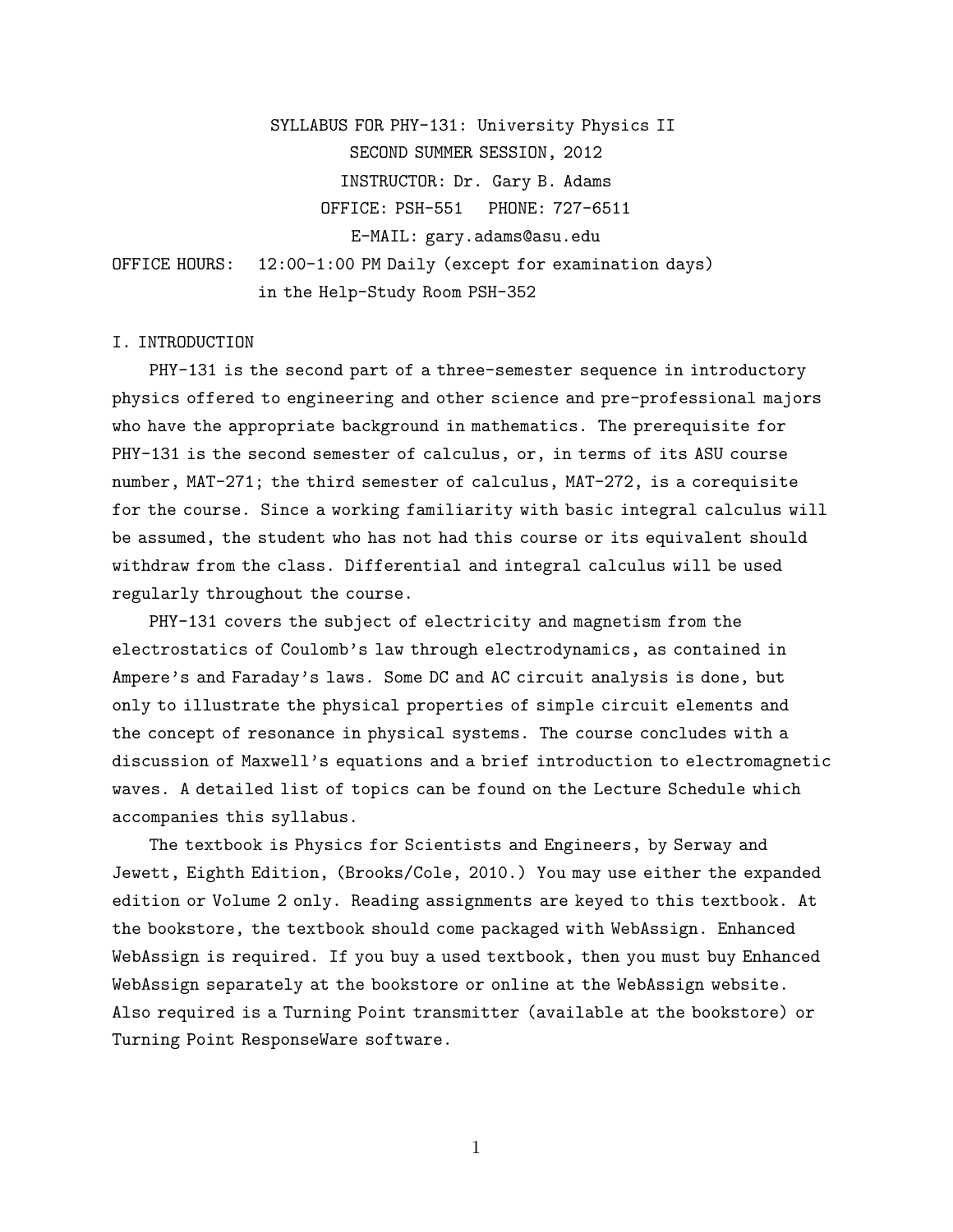#### II. COURSE FORMAT AND POLICIES

# A. General

The course during this Summer Session commences on Thursday, July 5 and concludes on Tuesday, Aug 14. A schedule of lectures and examinations is distributed with this syllabus.

Lectures occur daily from 8:35 until 9:55 in PSF-173. Students are responsible for any information imparted to the class during lectures. Minimal preparation for lecture is to do the reading assignment for that day, which is distributed with this syllabus. To more fully prepare for lecture, also take an advance look at that lecture's homework problems. A small number of Multiple Choice questions will be asked during each lecture. These may cover the reading assignment, or may check your comprehension of some topic that I have just covered in lecture. You are expected to record your response to these questions using your Turning Point transmitter. You must register your Turning Point transmitter in order for your responses to be graded. A guide to Turning Point, including instructions for registering your transmitter, can be found at the course web site. YOU MUST USE ONLY THE TRANSMITTER THAT YOU REGISTER AND NO OTHER. Use of another student's transmitter is a case of academic dishonesty, exactly like cheating on a test. Any and all students involved in any such incidents will automatically receive an E for the course, and may be referred to the Dean for further sanctions.

Recitation sections meet in PSF-366, and occur daily from 7:40 - 8:20 (line number 40701), 11:20 - 12:00 (40978), or 1:15 - 1:55 (41584). The recitations are conducted by graduate Teaching Assistants. During the recitations, the TA's will review material from prerequisite classes, outline homework strategies, demonstrate problem-solving techniques, go over test problems from previous summers, etc. Recitations will not meet on PHY131 test days, which are July 16 and 25, and Aug. 3 and 14.

Most recitations will begin with a short quiz similar to one of the HW problems which is due on that day. Quiz days are indicated with a "Q" alongside the date on the Lecture Schedule which accompanies this syllabus.

The Help-Study Hall (PSH-352) will be staffed by faculty and Teaching Assistants from 11:00 to 3:00 PM each day except examination days. Help-Study Sessions are for the students' benefit, and taking advantage of these Sessions has made a significant difference in the success of many students, but participation is completely optional. Teaching Assistants associated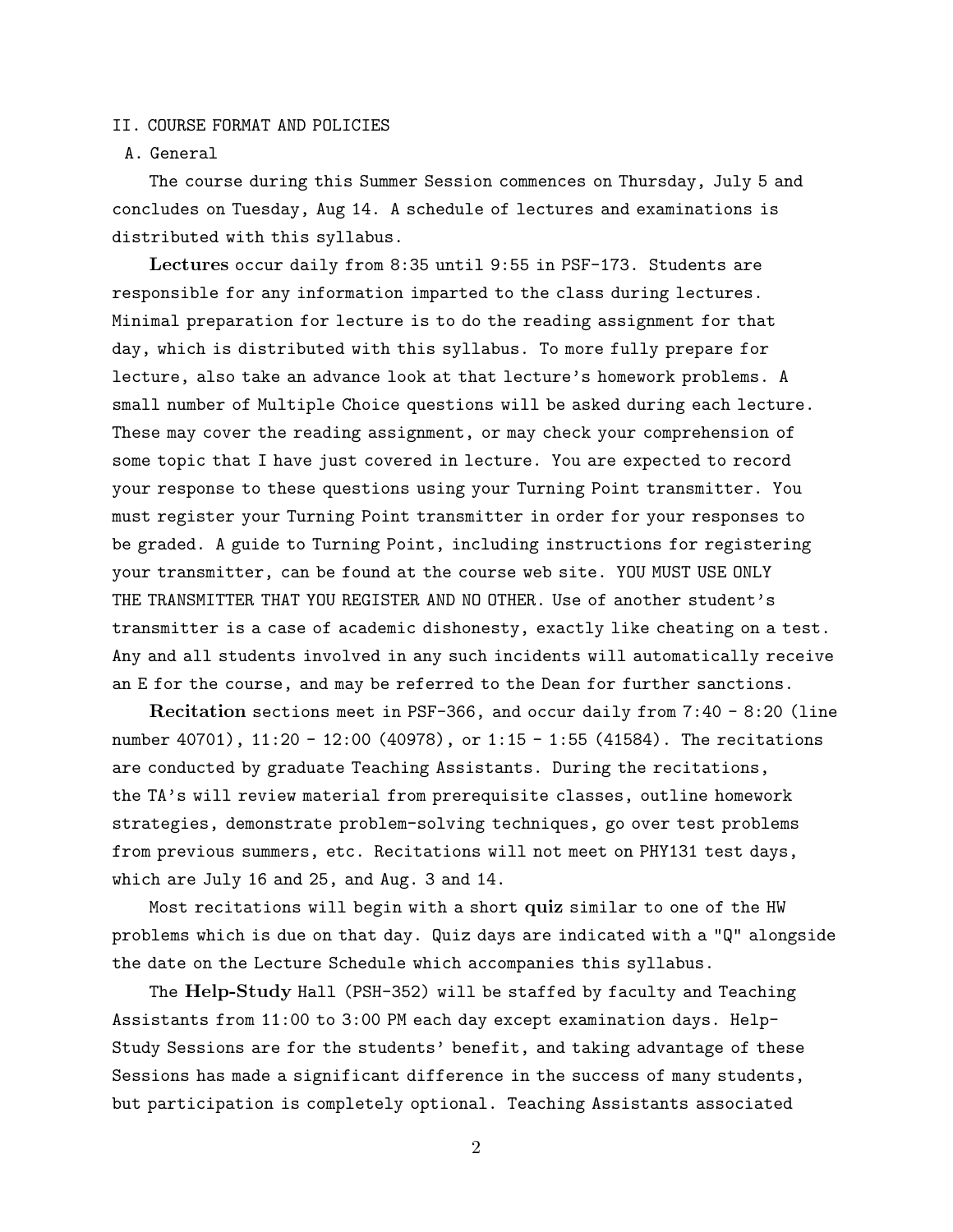with this course will inform their respective recitation sections of the hours during which they will be present in the Help-Study Hall, and they will not otherwise keep office hours. When visiting the Help-Study Hall you may of course ask questions of any member of the course staff on duty. Students who find it impossible to attend the Help-Study sessions because of other commitments can arrange office appointments with the instructor or TA's.

An e-mail account is available for every student enrolled at ASU. Instructions for obtaining an e-mail account can be obtained at the ASU Computer Commons. Use of this resource is optional to Summer Session students in PHY-131, but highly recommended. Useful class information will be disseminated through e-mail. If you currently have an ASU e-mail account, then you need do nothing. If you DO NOT currently have an e-mail account at ASU, or if you do not receive an e-mail from the instructor by July 17, then you should send the instructor a message at the address  $gary. Adams@asu.edu$ . Please sign your name to the message. Your e-mail address will be copied from your message and added to the class list. Here are the e-mail addresses for the Summer Session 131 TA's:

| Jeffrey Hyde    | Jeffrey.Hyde@asu.edu    |
|-----------------|-------------------------|
| Subir Sabharwal | Subir.Sabharwal@asu.edu |
| Bryce Davis     | Bryce.F.Davis@asu.edu   |

#### B. Turning Point

You will use your Turning Point transmitter to answer Multiple Choice questions during the lecture period. Your answers will be graded, and your Turning Point grade will count 5% of your overall class grade. For the first three lectures, Turning Point questions will be considered practice questions, as you learn to use your Turning Point transmitters. Beginning TUE July 10, Turning Point questions will be graded. You are always encouraged to discuss Turning Point questions with your neighbors in lecture, but when answering, always think for yourself. Correct answers will receive 3 points and incorrect answers will receive 2 points; so there is a very small penalty for an incorrect answer. You will need a small hand calculator to answer some quiz questions; please bring one to each lecture. There are expected to be about 50 Turning Point questions over the course of the session, so the maximum possible Turning Point score will be about 50 points. The final Turning Point grade will be determined as a percentage out of 45 points (or  $\sim$ 90% of all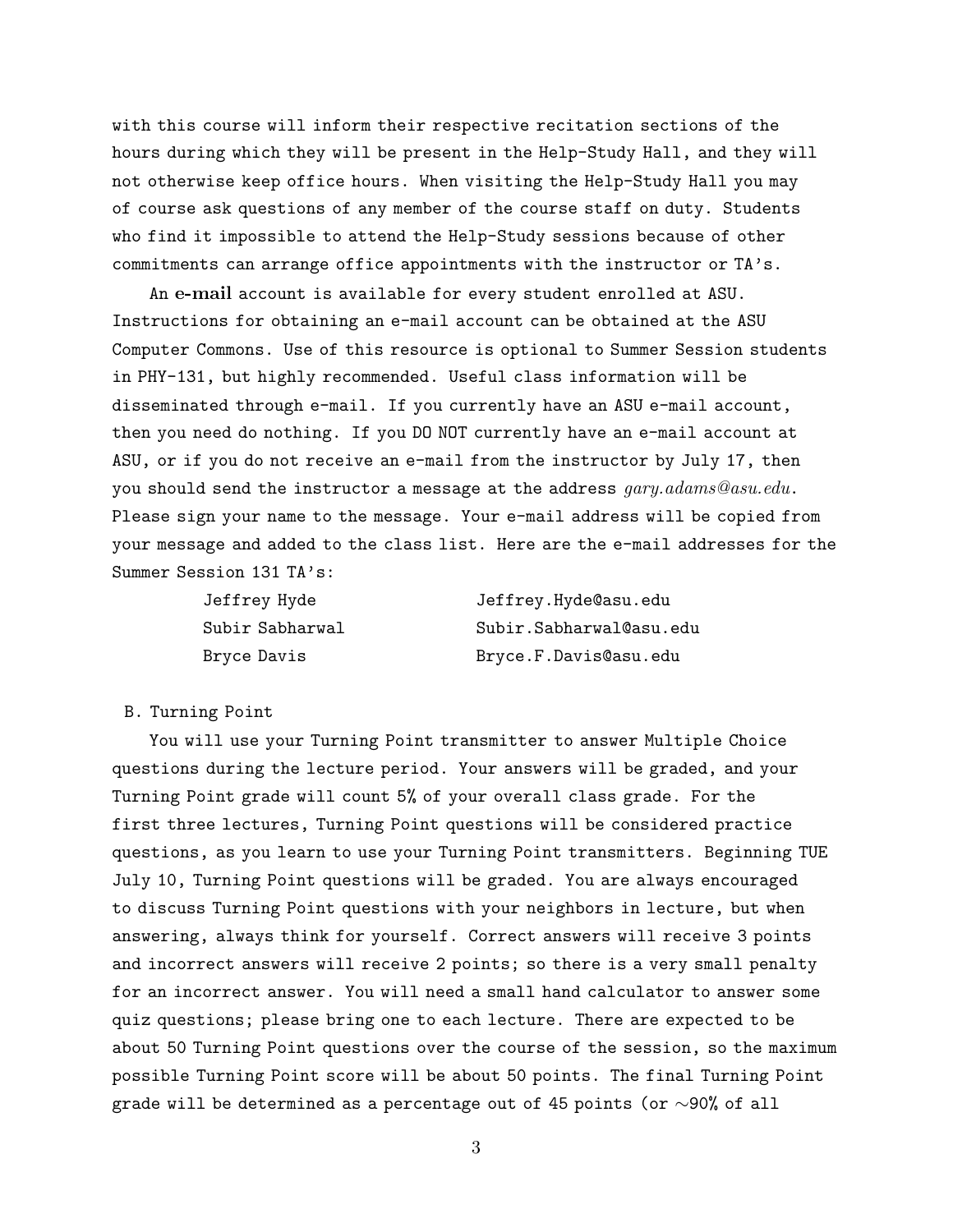possible points should the number of possible Turning Point points change.) Your maximum Turning Point grade is 100%, i.e. more than 45 points will not be counted as extra credit. Since only 90% of all possible Turning Point points are required for a perfect Turning Point score, no opportunity is provided to make up missed Turning Point questions. USING SOMEOME ELSE'S TRANSMITTER, OR ALLOWING SOMEONE TO USE YOUR TRANSMITTER, WILL RESULT IN AN AUTOMATIC FAILING GRADE FOR THE COURSE. It is your responsibility to make sure that your Turning Point transmitter is in working order, and that your response is recorded. See the Turning Point page on our class web site for tips.

# C. Homework

The assigned homework problems can be found only at the Sapling Learning website (http://www.saplinglearning.com). There is one problem set for each lecture. Due to the time constraints of a six-week session about half as much homework is assigned as during a normal fifteen-week session; however, in general the summer assignments consist of only the more challenging problems on each topic. In addition, between one and three ungraded HW problems will be assigned for each lecture; these problems are available only in lecture and the answer will always be given when the problem is assigned. The next day's recitation quiz will often be related to one of these ungraded HW problems. You may wish to do some of the simpler problems from your selected text in preparation for the assigned problems.

There are 25 homework assignments at an average of about six problems each. EACH ONLINE ASSIGNMENT IS DUE AT 10 PM ON THE SCHOOL DAY ON WHICH IT IS ASSIGNED with the exception of those problems assigned on FRI, which are due at 10 PM SUN night. The ungraded HW will not be collected or graded in any way; however, it will often be the subject of the recitation quiz on the following school day.

Working with others is ENCOURAGED as a means of improving one's understanding through questioning and explaining, but homework is designed for learning and those students who shortcut the HW can expect to do poorly on quizzing and testing. Forty percent of the available HW points are REQUIRED in order to qualify for a passing grade in the class.

LESS THAN 40% OF AVAILABLE HOMEWORK POINTS IS AN AUTOMATIC E

#### D. Quizzes

There will be 21 quizzes. Each quiz will be given at the beginning of a recitation period; the quiz days are indicated by a "Q" alongside the date on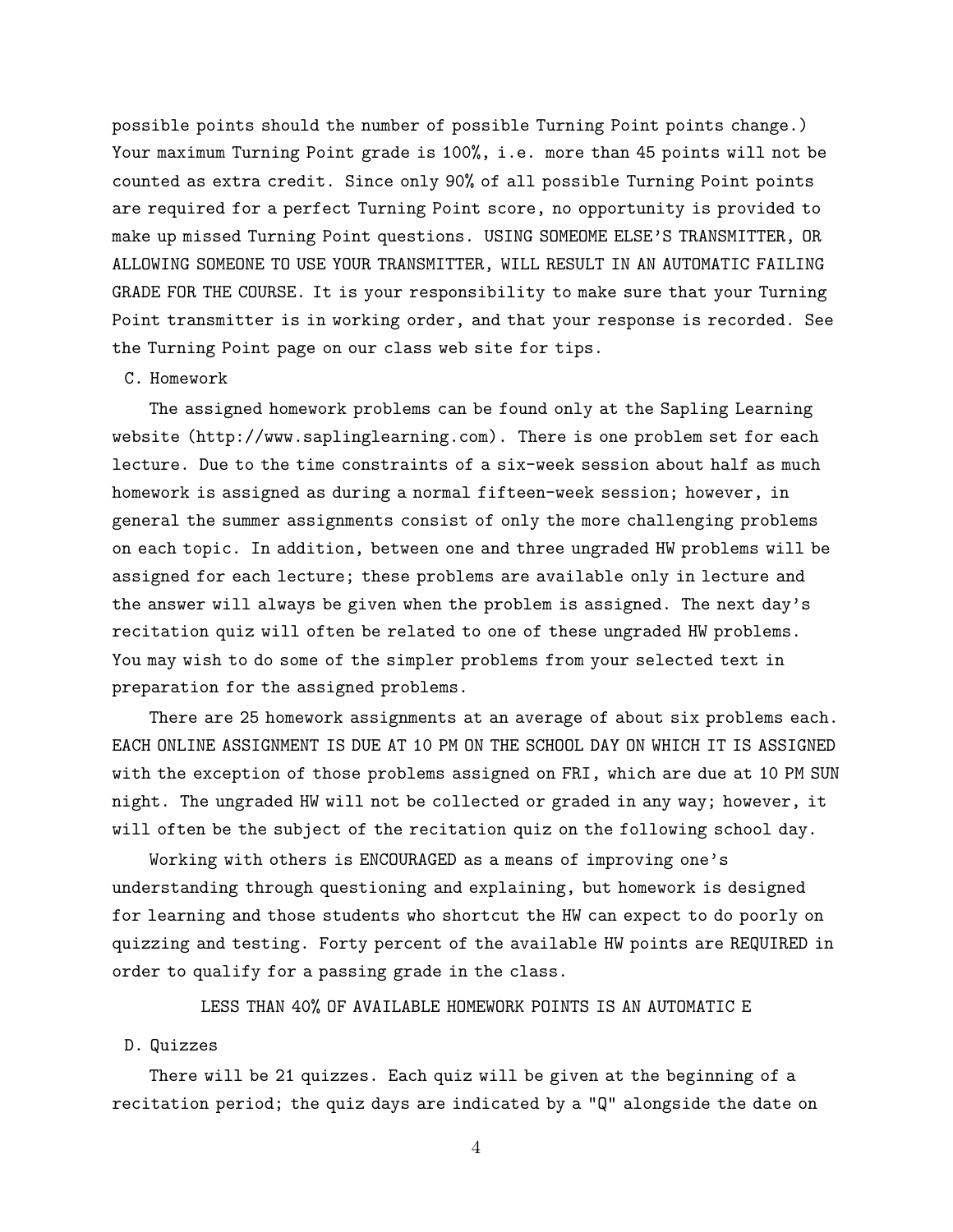the LECTURE schedule distributed with this syllabus. Quizzes will be similar to one of the HW assigned with the previous day's lecture. The different recitations will have a slightly different version of the quiz for each day. There are six drops; i.e. the final quiz average will include your 15 best quizzes. THERE WILL BE NO MAKE-UP QUIZZES.

## E. Examinations

The four tests will cover material as indicated in the 131 lecture schedule which accompanies this syllabus. There is no comprehensive final examination; however, physics is a cumulative subject and material which is offered late in the session usually requires mastery of earlier material. As a result, TEST 4, GIVEN ON TUESDAY, AUG. 14, SERVES THE PURPOSE OF A FINAL EXAM; YOU MUST BE PRESENT ON THIS DAY. Each test will consist of a multiple choice section with about 15 questions, which will be given online in the Physics Testing Center (PSH-563), and a written section, which will be given during the lecture period. The online section will be taken on computers provided by the physics department in PSH-563, under the supervision of recitation TA's; the online test has a one-hour time limit and the testing center will be open from 10 AM - 2 PM on the test days (if you are taking PHY132 this summer, note that 132 will not meet on the PHY131 test days). The written section will be roughly equivalent to two recitation quizzes, and will be taken at the beginning of the lecture hour in PSF-173; seating for these lecture quizzes will be assigned. The written problems may be similar to homework, but they may also represent applications of principles in entirely different circumstances. The multiple choice questions may cover conceptual questions as well as simpler problems. For the four summer test dates, see the lecture schedule which accompanies this syllabus.

Examinations are governed by the following policies:

- (1) THERE WILL BE NO MAKE-UP TESTS. If you miss one of the first three tests then that test must be your drop. You must be present for the fourth test.
- (2) Drop policy. Each student has the option of dropping any one MC and any one lecture quiz section, except that YOU CANNOT DROP BOTH SECTIONS OF TEST 4. If you miss any of the first three test days, those two missed sections are automatically your two drops. You must be present for the test on Aug 14, which serves the purpose of an exam.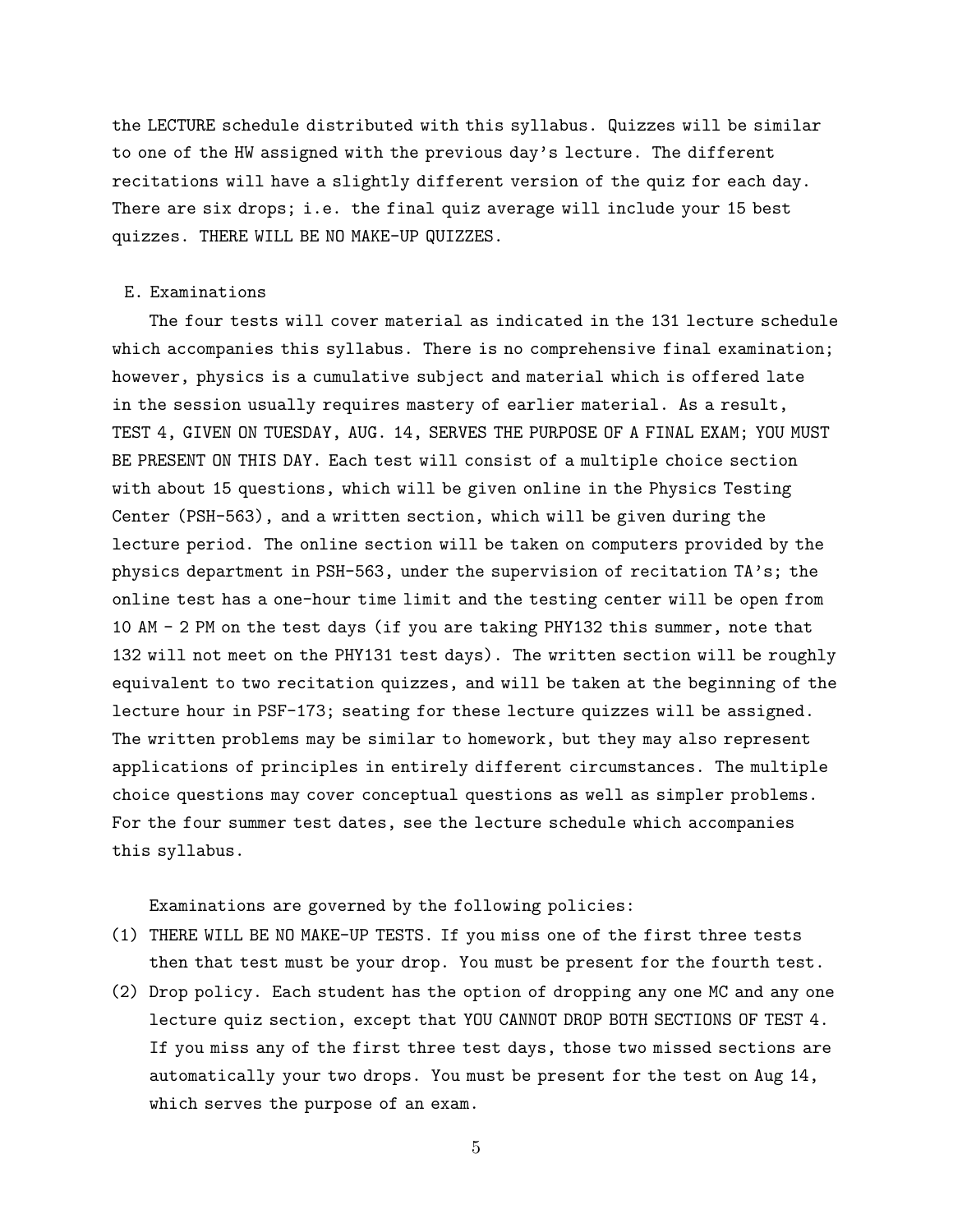- (3) Academic dishonesty on an examination will result automatically in a failing grade for the course and referral to the Dean for further sanctions. Cheating in any form will not be tolerated!
- (4) The use of hand calculators is permitted. However, your calculator MAY NOT contain stored physics equations.
- (5) Test paper (including scratch paper) will be provided. Bring only your pencils and calculators.
- (6) Formula sheets will not be used in tests. Understanding a concept of physics is tantamount to knowing its mathematical expression and how to apply it to a given physical situation. Non-trivial derivatives and integrals, numerical values of physical constants, and some case-specific formulas will be provided when their use is required.
- (7) On the lecture quizzes, partial credit is given. Arithmetical errors will be treated charitably, but for answers that do not make physical sense (wrong dimensions, deviation by several orders of magnitude, etc.) no credit will be awarded. In general, you must get the PHYSICS right to receive any partial credit. Wrong physics = no credit.
- (8) In the event of a fire alarm occuring during an examination, students will be asked to close their examination booklets, gather their belongings and leave the room as expeditiously as possible, leaving their examination booklets on the tables where they were working. The booklets will be gathered and graded as they are. Unless the alarm proves to represent a bona fide emergency, there will be no make-up examination.
- (9) If a student believes there is an error in grading his or her lecture quiz, the complaint should be put in writing and handed, together with the test, to the course instructor. The problem will be regraded by the individual who graded it originally. If the student is not satisfied with the grader's response to the complaint, he or she may appeal to the course instructor. In this event, the instructor reserves the prerogative to regrade the entire examination. (Simple errors, such as point addition, can be corrected by contacting the student's recitation section instructor.)